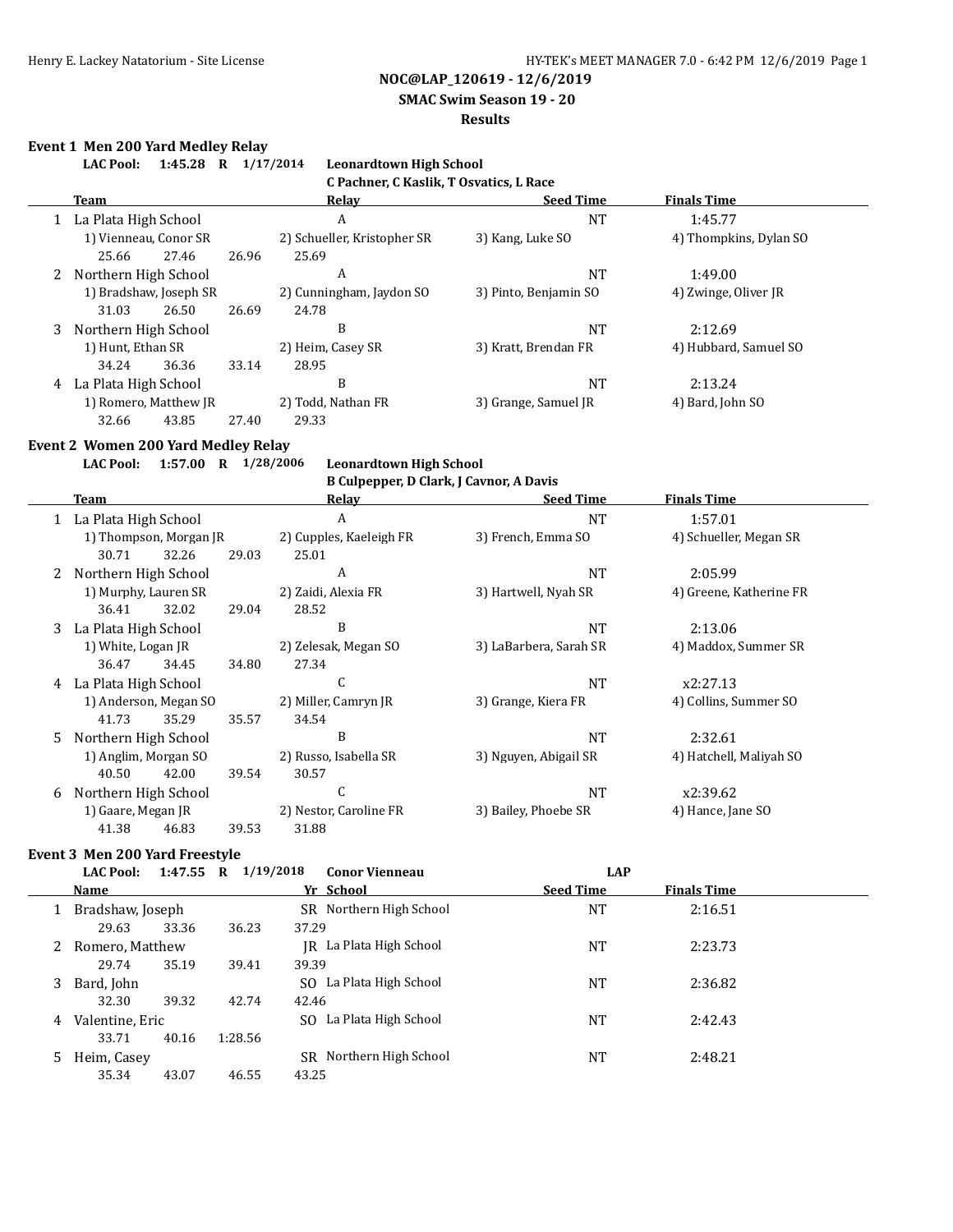## **SMAC Swim Season 19 - 20**

#### **Results**

|    | (Event 3 Men 200 Yard Freestyle)<br><b>Name</b> |         |                         | Yr School               | <b>Seed Time</b> | <b>Finals Time</b> |  |
|----|-------------------------------------------------|---------|-------------------------|-------------------------|------------------|--------------------|--|
|    | 6 Hurley, Jake                                  |         |                         | SR Northern High School | <b>NT</b>        | 2:55.94            |  |
|    | 35.26                                           | 43.54   | 50.84                   | 46.30                   |                  |                    |  |
|    | Event 4 Women 200 Yard Freestyle                |         |                         |                         |                  |                    |  |
|    | <b>LAC Pool:</b>                                |         | 2:01.90 R 1/16/2015     | <b>Hayley Newton</b>    | <b>LEO</b>       |                    |  |
|    | Name                                            |         |                         | Yr School               | <b>Seed Time</b> | <b>Finals Time</b> |  |
|    | 1 Hartwell, Nyah                                |         |                         | SR Northern High School | <b>NT</b>        | 2:06.71            |  |
|    | 29.08                                           | 32.53   | 33.29                   | 31.81                   |                  |                    |  |
|    | 2 White, Logan                                  |         |                         | JR La Plata High School | <b>NT</b>        | 2:24.49            |  |
|    | 33.34                                           | 36.43   | 37.46                   | 37.26                   |                  |                    |  |
|    | 3 Hayes, Riley                                  |         |                         | JR La Plata High School | <b>NT</b>        | 2:44.28            |  |
|    | 36.61                                           | 41.36   | 43.74                   | 42.57                   |                  |                    |  |
|    |                                                 |         |                         | SR Northern High School | <b>NT</b>        |                    |  |
|    | 4 Nguyen, Abigail<br>36.72                      | 42.08   | 45.99                   | 46.06                   |                  | 2:50.85            |  |
|    |                                                 |         |                         | SO La Plata High School |                  |                    |  |
|    | Grange, Kayla<br>41.25                          | 46.27   | 48.17                   | 45.70                   | <b>NT</b>        | 3:01.39            |  |
|    |                                                 |         |                         | SR Northern High School |                  |                    |  |
|    | 6 Smith, Charity<br>37.98                       |         |                         | 55.24                   | <b>NT</b>        | 3:21.54            |  |
|    |                                                 | 50.27   | 58.05                   |                         |                  |                    |  |
|    | Event 5 Men 200 Yard IM                         |         |                         |                         |                  |                    |  |
|    | <b>LAC Pool:</b>                                |         | $2:01.62$ R $12/9/2016$ | <b>Conor Vienneau</b>   | <b>LAP</b>       |                    |  |
|    | Name                                            |         |                         | Yr School               | <b>Seed Time</b> | <b>Finals Time</b> |  |
|    | 1 Cunningham, Jaydon                            |         |                         | SO Northern High School | <b>NT</b>        | 1:58.45R           |  |
|    | 24.95                                           | 30.70   | 33.83                   | 28.97                   |                  |                    |  |
|    | 2 Vienneau, Conor                               |         |                         | SR La Plata High School | <b>NT</b>        | 2:02.20            |  |
|    | 25.34                                           | 29.70   | 38.16                   | 29.00                   |                  |                    |  |
| 3  | Hunt, Ethan                                     |         |                         | SR Northern High School | <b>NT</b>        | 2:43.27            |  |
|    | 31.72                                           | 43.40   | 48.39                   | 39.76                   |                  |                    |  |
|    | 4 Grange, Samuel                                |         |                         | JR La Plata High School | NT               | 2:48.95            |  |
|    | 35.21                                           | 43.61   | 51.25                   | 38.88                   |                  |                    |  |
| 5. | Saunders, Jackson                               |         |                         | SO La Plata High School | NT               | 2:53.16            |  |
|    | 37.84                                           | 40.91   | 55.07                   | 39.34                   |                  |                    |  |
|    | 6 Polk, Ryan                                    |         |                         | SO Northern High School | NT               | 3:01.83            |  |
|    | 37.30                                           | 1:41.05 | 43.48                   |                         |                  |                    |  |
|    | Event 6 Women 200 Yard IM                       |         |                         |                         |                  |                    |  |
|    | <b>LAC Pool:</b>                                |         | 2:12.83 R $12/7/2018$   | <b>Madeline Frick</b>   | <b>HUN</b>       |                    |  |
|    | Name                                            |         |                         | Yr School               | <b>Seed Time</b> | <b>Finals Time</b> |  |
|    | 1 Zaidi, Alexia                                 |         |                         | FR Northern High School | <b>NT</b>        | 2:14.56            |  |
|    | 29.38                                           | 33.81   | 38.81                   | 32.56                   |                  |                    |  |
|    | 2 Cupples, Kaeleigh                             |         |                         | FR La Plata High School | <b>NT</b>        | 2:24.82            |  |
|    | 30.53                                           | 38.09   | 40.81                   | 35.39                   |                  |                    |  |
| 3  | Zelesak, Megan                                  |         |                         | SO La Plata High School | NT               | 2:41.83            |  |
|    | 34.89                                           | 43.90   | 43.85                   | 39.19                   |                  |                    |  |
|    | 4 Greene, Katherine                             |         |                         | FR Northern High School | NT               | 2:49.68            |  |
|    | 33.91                                           | 44.28   | 51.77                   | 39.72                   |                  |                    |  |
| 5. | LaBarbera, Sarah                                |         |                         | SR La Plata High School | <b>NT</b>        | 2:57.99            |  |
|    | 36.12                                           | 46.22   | 52.84                   | 42.81                   |                  |                    |  |
|    | 6 Murphy, Lauren                                |         |                         | SR Northern High School | NT               | 3:07.15            |  |
|    | 38.96                                           | 44.04   | 59.48                   | 44.67                   |                  |                    |  |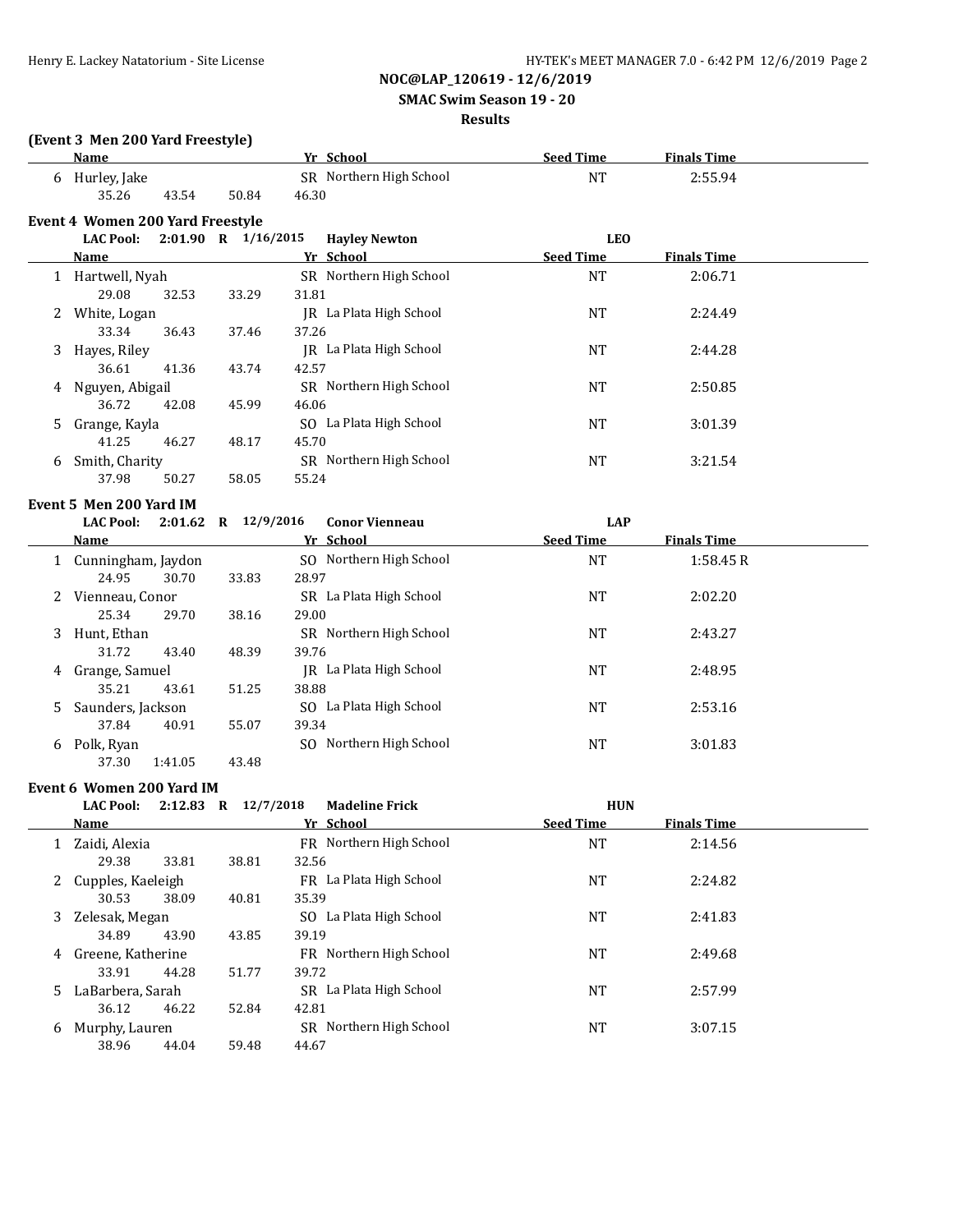**SMAC Swim Season 19 - 20**

### **Results**

### **Event 7 Men 50 Yard Freestyle**

|                     | <b>LAC Pool:</b><br>21.76 R | 1/12/2005 | <b>Eric S Pinno</b>     |                  |                    |  |
|---------------------|-----------------------------|-----------|-------------------------|------------------|--------------------|--|
|                     | <b>Name</b>                 |           | Yr School               | <b>Seed Time</b> | <b>Finals Time</b> |  |
|                     | Schueller, Kristopher       |           | SR La Plata High School | NT               | 22.57              |  |
|                     | Kang, Luke                  |           | SO La Plata High School | NT               | 26.32              |  |
| 3                   | Hubbard, Samuel             |           | SO Northern High School | NT               | 28.46              |  |
| 4                   | Sanders, AJ                 |           | IR Northern High School | NT               | 28.57              |  |
| 5.                  | Todd, Nathan                |           | FR La Plata High School | NT               | 30.32              |  |
| $---$               | Hurley, Jake                |           | SR Northern High School | NT               | X31.14             |  |
|                     | Marquis, Alexander          |           | SR Northern High School | NT               | X31.29             |  |
| $\qquad \qquad - -$ | Taylor, Todd                |           | FR La Plata High School | NT               | X32.25             |  |
| $---$               | Case, Ian                   |           | SR Northern High School | NT               | X33.72             |  |
|                     | Bearden, Matthew            |           | SO La Plata High School | NT               | X37.05             |  |
| $---$               | Vigneault, Alexander        |           | FR La Plata High School | NT               | X37.50             |  |
| $---$               | Zwinge, Oliver              |           | IR Northern High School | NT               | DQ                 |  |

# **Event 8 Women 50 Yard Freestyle**<br>**Example 1/24/2018** Me

|       | <b>LAC Pool:</b><br>25.21 R | 1/24/2018 | <b>Megan Schueller</b>  | <b>LAP</b>       |                    |  |
|-------|-----------------------------|-----------|-------------------------|------------------|--------------------|--|
|       | Name                        |           | Yr School               | <b>Seed Time</b> | <b>Finals Time</b> |  |
|       | Schueller, Megan            |           | SR La Plata High School | NT               | 25.91              |  |
|       | French, Emma                |           | SO La Plata High School | NT               | 27.47              |  |
| 3     | Maddox, Summer              |           | SR La Plata High School | <b>NT</b>        | 28.54              |  |
| 4     | Hatchell, Maliyah           | SO.       | Northern High School    | NT               | 30.31              |  |
| 5.    | Hance, Jane                 | SO.       | Northern High School    | NT               | 32.10              |  |
| 6     | Russo, Isabella             |           | SR Northern High School | NT               | 33.21              |  |
| $---$ | Grange, Kiera               |           | FR La Plata High School | NT               | X31.06             |  |
| $---$ | Miller, Camryn              | IR        | La Plata High School    | <b>NT</b>        | X31.33             |  |
| $---$ | Anderson, Megan             | SO.       | La Plata High School    | NT               | X33.66             |  |
|       | Weisburgh, Lucy             | SO.       | Northern High School    | NT               | X35.78             |  |
| $---$ | Will, Riva                  | SO.       | Northern High School    | NT               | X36.22             |  |
|       | Parmer, Carissa             | SO.       | Northern High School    | NT               | X38.25             |  |

#### **Event 11 Men 100 Yard Butterfly**

31.54 37.45

|       | <b>LAC Pool:</b>                         | 55.62 R | 1/30/2016           | <b>Alec Bacon</b>       | <b>LEO</b>       |                    |  |
|-------|------------------------------------------|---------|---------------------|-------------------------|------------------|--------------------|--|
|       | Name                                     |         |                     | Yr School               | <b>Seed Time</b> | <b>Finals Time</b> |  |
| 1     | Pinto, Benjamin<br>28.01                 | 31.47   |                     | SO Northern High School | <b>NT</b>        | 59.48              |  |
| 2     | Kang, Luke<br>29.68                      | 37.22   |                     | SO La Plata High School | <b>NT</b>        | 1:06.90            |  |
| 3     | Hunt, Ethan<br>31.55                     | 42.11   |                     | SR Northern High School | <b>NT</b>        | 1:13.66            |  |
| 4     | Grange, Samuel<br>36.94                  | 40.45   | IR                  | La Plata High School    | <b>NT</b>        | 1:17.39            |  |
| 5.    | LaBarbera, David<br>36.87                | 48.95   |                     | SR La Plata High School | <b>NT</b>        | 1:25.82            |  |
| $---$ | Kratt, Brendan<br>35.11                  | 59.30   |                     | FR Northern High School | <b>NT</b>        | DQ                 |  |
|       | <b>Event 12 Women 100 Yard Butterfly</b> |         |                     |                         |                  |                    |  |
|       | <b>LAC Pool:</b>                         |         | 1:00.80 R 12/7/2018 | <b>Madeline Frick</b>   | <b>HUN</b>       |                    |  |
|       | Name                                     |         |                     | Yr School               | <b>Seed Time</b> | <b>Finals Time</b> |  |

1 French, Emma SO La Plata High School NT 1:08.99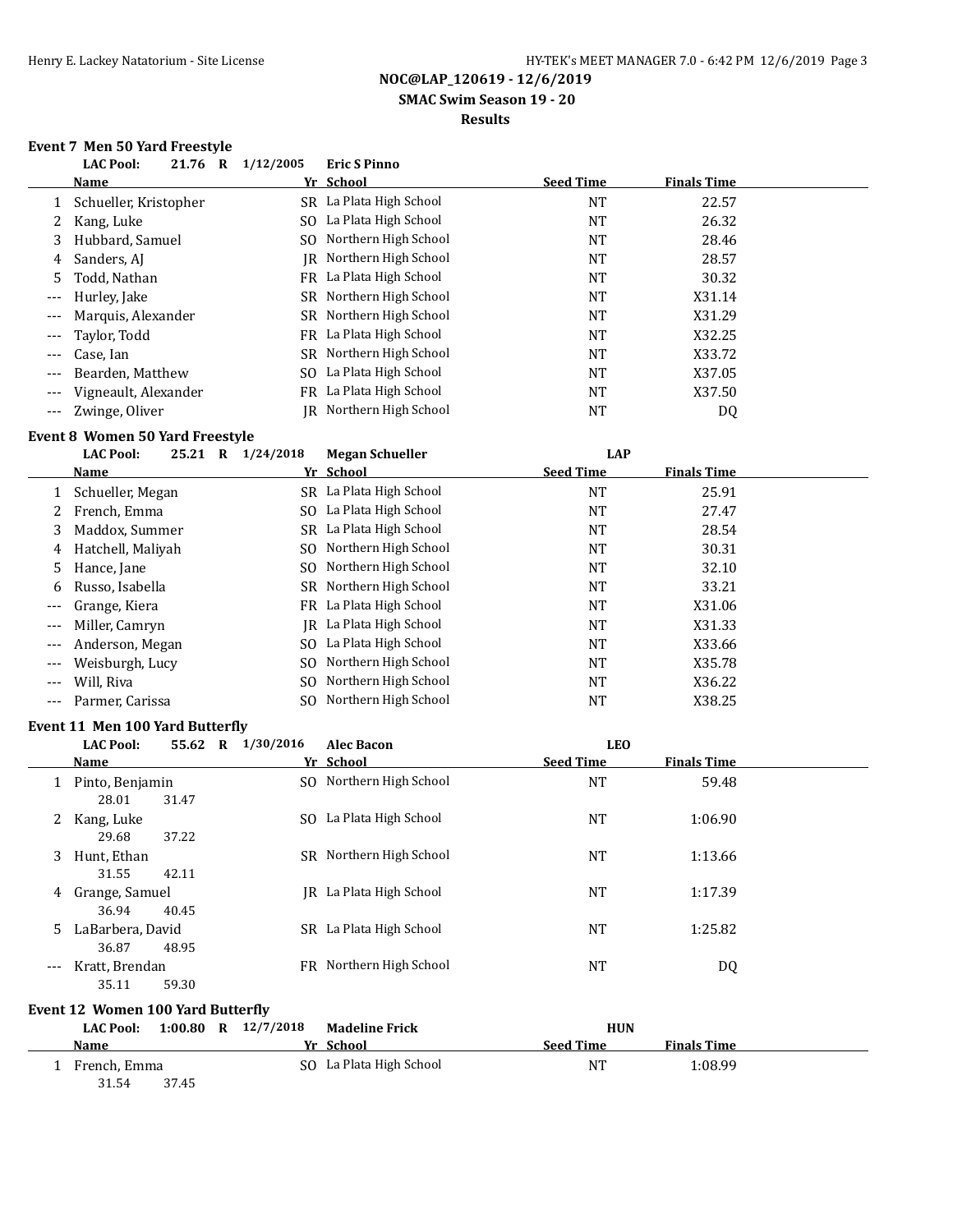**SMAC Swim Season 19 - 20**

#### **Results**

## **(Event 12 Women 100 Yard Butterfly)**

| Name                                   | Yr School               | <b>Seed Time</b> | <b>Finals Time</b> |  |
|----------------------------------------|-------------------------|------------------|--------------------|--|
| 2 Thompson, Morgan<br>36.66<br>33.07   | IR La Plata High School | NT               | 1:09.73            |  |
| LaBarbera, Sarah<br>37.13<br>44.62     | SR La Plata High School | NT               | 1:21.75            |  |
| Nguyen, Abigail<br>4<br>42.30<br>49.53 | SR Northern High School | NT               | 1:31.83            |  |
| 5 Anglim, Morgan<br>43.52<br>53.92     | SO Northern High School | NT               | 1:37.44            |  |

#### **Event 13 Men 100 Yard Freestyle**

**LAC Pool: 48.87 R 1/29/2005 Eric S Pinno**

|   | Name                                 | Yr School                   | <b>Seed Time</b> | <b>Finals Time</b> |  |
|---|--------------------------------------|-----------------------------|------------------|--------------------|--|
|   | Thompkins, Dylan                     | SO La Plata High School     | <b>NT</b>        | 57.16              |  |
| 2 | Zwinge, Oliver<br>30.55<br>27.69     | IR Northern High School     | NT               | 58.24              |  |
| 3 | Wright, Hudson<br>30.68<br>29.01     | IR La Plata High School     | <b>NT</b>        | 59.69              |  |
| 4 | Sanders, AJ<br>37.37<br>32.41        | IR Northern High School     | <b>NT</b>        | 1:09.78            |  |
| 5 | Taylor, Todd<br>35.37<br>39.83       | FR La Plata High School     | <b>NT</b>        | 1:15.20            |  |
| 6 | Marquis, Alexander<br>34.95<br>40.52 | Northern High School<br>SR. | NT               | 1:15.47            |  |

#### **Event 14 Women 100 Yard Freestyle**

|    | <b>LAC Pool:</b><br>Name                          | 54.95 R | 12/9/2009 | <b>Melissa Boughton</b><br>Yr School | <b>Seed Time</b> | <b>Finals Time</b> |  |
|----|---------------------------------------------------|---------|-----------|--------------------------------------|------------------|--------------------|--|
|    | Schueller, Megan<br>28.53<br>32.31                |         |           | SR La Plata High School              | <b>NT</b>        | 1:00.84            |  |
|    | Maddox, Summer<br>31.18<br>34.65                  |         | SR.       | La Plata High School                 | <b>NT</b>        | 1:05.83            |  |
| 3. | Hatchell, Maliyah<br>33.44<br>35.54               |         |           | SO Northern High School              | <b>NT</b>        | 1:08.98            |  |
| 4  | Smith, Charity                                    |         |           | SR Northern High School              | <b>NT</b>        | 1:20.13            |  |
| 5. | 42.40<br>37.73<br>Grange, Kayla<br>39.76<br>41.98 |         | SO.       | La Plata High School                 | <b>NT</b>        | 1:21.74            |  |
| 6  | Anglim, Morgan<br>39.39<br>47.86                  |         | SO.       | Northern High School                 | NT               | 1:27.25            |  |

#### **Event 15 Men 500 Yard Freestyle**

|   | <b>LAC Pool:</b> | 4:41.96 R | 1/23/2013 |       | <b>Ben Lawless</b>      |       |       | <b>NOC</b>       |                    |  |
|---|------------------|-----------|-----------|-------|-------------------------|-------|-------|------------------|--------------------|--|
|   | Name             |           |           |       | Yr School               |       |       | <b>Seed Time</b> | <b>Finals Time</b> |  |
|   | Pinto, Benjamin  |           |           |       | SO Northern High School |       |       | NT               | 5:21.64            |  |
|   | 29.20            | 31.98     | 32.35     | 32.77 | 32.76                   | 32.99 | 32.64 | 32.71            |                    |  |
|   | 32.40            | 31.84     |           |       |                         |       |       |                  |                    |  |
|   | Romero, Matthew  |           |           | IRI   | La Plata High School    |       |       | NT               | 6:23.04            |  |
|   | 31.48            | 35.64     | 38.82     | 40.05 | 40.04                   | 39.96 | 39.82 | 40.37            |                    |  |
|   | 40.57            | 36.29     |           |       |                         |       |       |                  |                    |  |
| 3 | Hubbard, Samuel  |           |           |       | SO Northern High School |       |       | NT               | 6:49.28            |  |
|   | 31.08            | 36.07     | 1:20.33   | 43.37 |                         |       |       |                  |                    |  |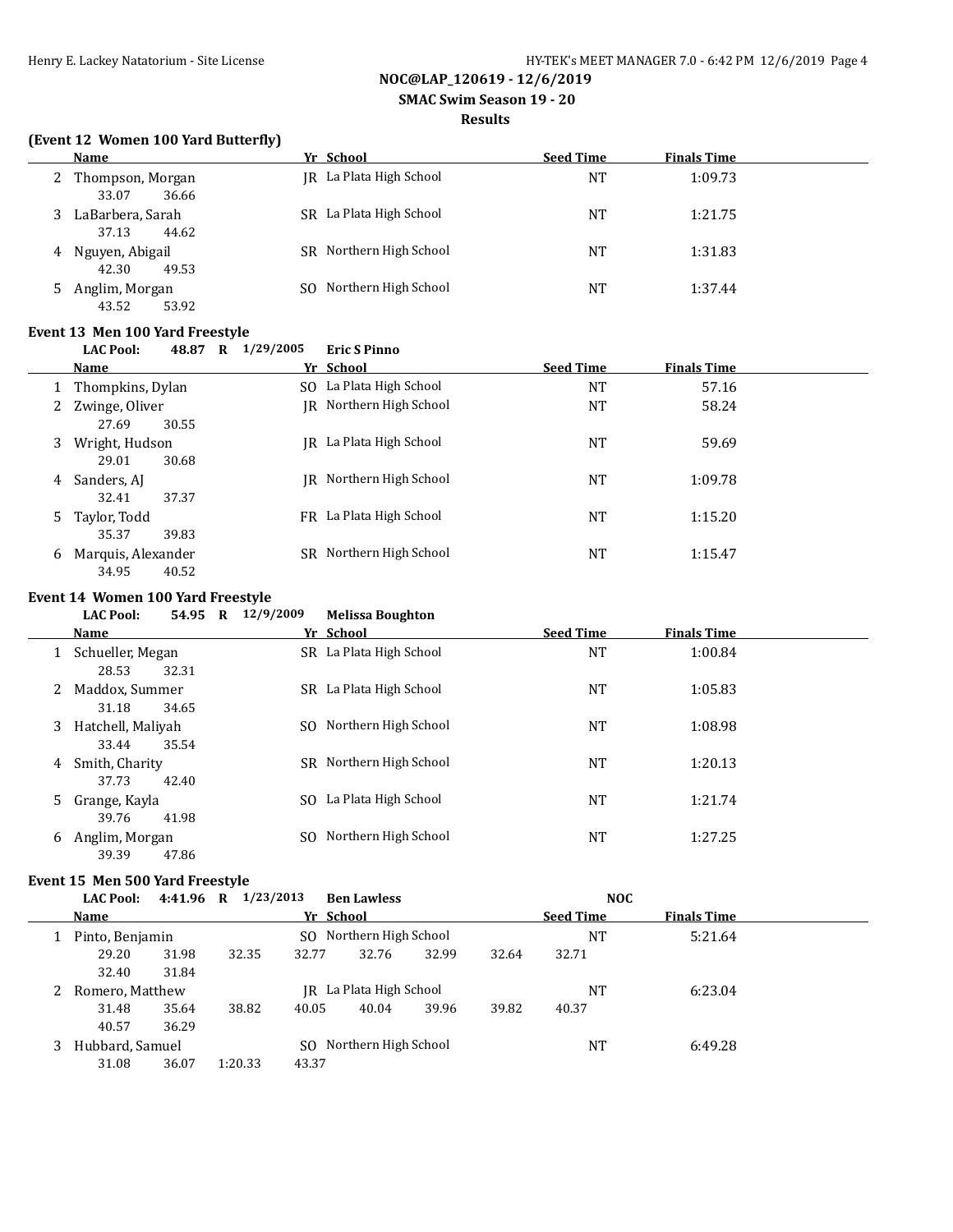#### **SMAC Swim Season 19 - 20**

## **Results**

#### **(Event 15 Men 500 Yard Freestyle)**

|   | Name              |       |                         | Yr School |                         |       |         | <b>Seed Time</b> | <b>Finals Time</b> |  |
|---|-------------------|-------|-------------------------|-----------|-------------------------|-------|---------|------------------|--------------------|--|
| 4 | Saunders, Jackson |       | SO La Plata High School |           |                         |       |         | <b>NT</b>        | 7:18.66            |  |
|   | 36.34             | 41.33 | 44.53                   | 44.68     | 45.87                   | 46.29 | 45.84   | 46.37            |                    |  |
|   | 46.33             | 41.08 |                         |           |                         |       |         |                  |                    |  |
| 5 | Valentine, Eric   |       |                         |           | SO La Plata High School |       |         | <b>NT</b>        | 7:50.86            |  |
|   |                   |       |                         |           |                         |       | 3:20.58 |                  |                    |  |

#### **Event 16 Women 500 Yard Freestyle**

|   | <b>LAC Pool:</b>  | $5:27.23$ R | 1/3/2018 |           | <b>Nelle Rav</b>        |       |       | <b>LEO</b>       |                    |  |
|---|-------------------|-------------|----------|-----------|-------------------------|-------|-------|------------------|--------------------|--|
|   | Name              |             |          | Yr School |                         |       |       | <b>Seed Time</b> | <b>Finals Time</b> |  |
| 1 | Hartwell, Nyah    |             |          |           | SR Northern High School |       |       | <b>NT</b>        | 5:25.79R           |  |
|   | 29.41             | 32.35       | 32.63    | 33.32     | 33.20                   | 33.31 | 33.39 | 34.01            |                    |  |
|   | 33.21             | 30.96       |          |           |                         |       |       |                  |                    |  |
| 2 | Thompson, Morgan  |             |          |           | IR La Plata High School |       |       | <b>NT</b>        | 6:00.50            |  |
|   | 32.91             | 37.72       | 39.41    | 41.33     | 40.91                   | 42.33 | 42.67 | 43.70            |                    |  |
|   | 39.66             |             |          |           |                         |       |       |                  |                    |  |
| 3 | Bailey, Phoebe    |             |          |           | SR Northern High School |       |       | <b>NT</b>        | 6:26.56            |  |
|   | 39.78             | 48.11       | 53.22    | 51.76     | 52.35                   | 54.70 | 53.74 | 55.49            |                    |  |
|   | 50.92             |             |          |           |                         |       |       |                  |                    |  |
| 4 | Leonard, Kayla    |             |          |           | SR La Plata High School |       |       | NT               | 7:03.32            |  |
|   | 35.83             | 42.23       | 44.13    | 43.85     | 45.29                   | 43.31 | 45.01 | 45.09            |                    |  |
|   | 1:18.58           |             |          |           |                         |       |       |                  |                    |  |
| 5 | Hayes, Riley      |             |          |           | IR La Plata High School |       |       | NT               | 7:48.73            |  |
|   | 39.68             | 45.37       | 48.26    | 48.64     | 47.67                   | 48.21 | 48.99 | 48.13            |                    |  |
|   | 47.85             | 45.93       |          |           |                         |       |       |                  |                    |  |
| 6 | Brannon, Svetlana |             |          |           | IR Northern High School |       |       | <b>NT</b>        | 8:02.98            |  |
|   | 39.63             | 44.41       |          |           |                         |       |       | 1:36.15          |                    |  |

## **Event 17 Men 200 Yard Freestyle Relay**

 $\overline{a}$ 

**LAC Pool: 1:34.33 R 12/6/2006 Northern High School**

# **G Pavelko, A Lacosse, C Cranford, M Gray**

|   | Team                                           |       |       | Relay                                         | <b>Seed Time</b>            | <b>Finals Time</b>       |  |
|---|------------------------------------------------|-------|-------|-----------------------------------------------|-----------------------------|--------------------------|--|
|   | La Plata High School<br>1) Thompkins, Dylan SO |       |       | A                                             | NT                          | 1:37.00                  |  |
|   |                                                |       |       | 2) Wright, Hudson JR                          | 3) Schueller, Kristopher SR | 4) Vienneau, Conor SR    |  |
|   | 26.44                                          | 26.12 | 22.13 | 22.31                                         |                             |                          |  |
|   | Northern High School                           |       |       | A                                             | NT                          | 1:41.98                  |  |
|   | 1) Bradshaw, Joseph SR                         |       |       | 2) Zwinge, Oliver JR<br>3) Pinto, Benjamin SO |                             | 4) Cunningham, Jaydon SO |  |
|   | 27.80                                          | 25.30 | 26.28 | 22.60                                         |                             |                          |  |
| 3 | Northern High School                           |       |       | B                                             | NT                          | 2:00.29                  |  |
|   | 1) Kratt, Brendan FR                           |       |       | 2) Polk, Ryan SO                              | 3) Hurley, Jake SR          | 4) Sanders, AJ JR        |  |
|   | 29.89                                          | 32.04 | 31.17 | 27.19                                         |                             |                          |  |
| 4 | La Plata High School                           |       |       | B                                             | NT                          | 2:06.93                  |  |
|   | 1) Bard, John SO                               |       |       | 2) Taylor, Todd FR                            | 3) Todd, Nathan FR          | 4) LaBarbera, David SR   |  |
|   | 30.40                                          | 32.96 | 30.07 | 33.50                                         |                             |                          |  |

## **Event 18 Women 200 Yard Freestyle Relay**

| <b>LAC Pool:</b> |  | $1:44.87$ R $12/13/2017$ Leonardtown High School | <b>LEO</b> |
|------------------|--|--------------------------------------------------|------------|
|                  |  | H Newton, E Carrigg, S Hotz, N Ray               |            |

| Team                    |       | Relav              | <b>Seed Time</b>     | <b>Finals Time</b>     |  |
|-------------------------|-------|--------------------|----------------------|------------------------|--|
| 1 La Plata High School  |       |                    | $N^{\tau}$           | 1:48.19                |  |
| 1) Cupples, Kaeleigh FR |       | 2) French, Emma SO | 3) Maddox, Summer SR | 4) Schueller, Megan SR |  |
| 26.51<br>27.78          | 28.61 | 25.29              |                      |                        |  |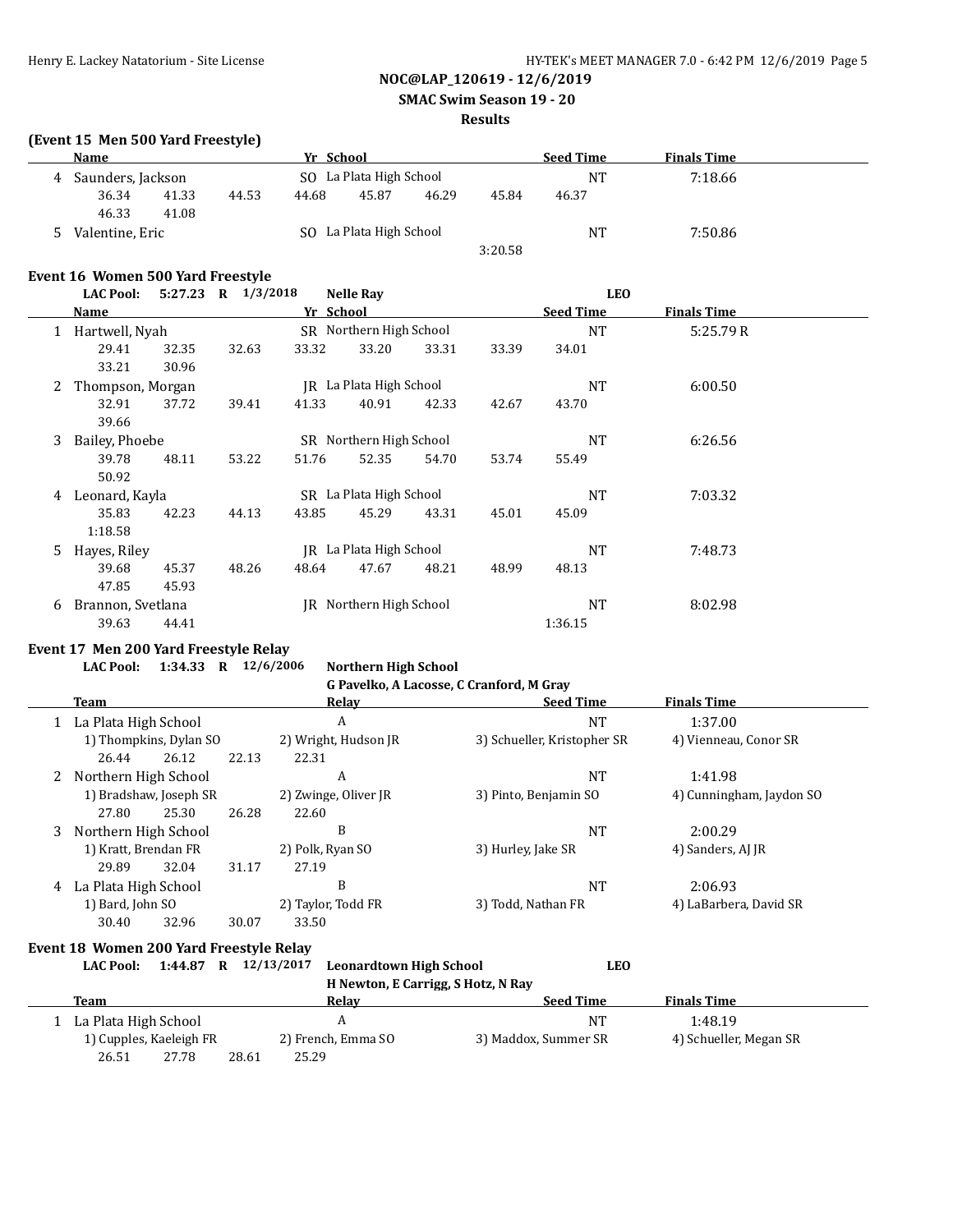**SMAC Swim Season 19 - 20**

#### **Results**

## **(Event 18 Women 200 Yard Freestyle Relay)**

|   | Team                    |       | <b>Relay</b>            | <b>Seed Time</b>      | <b>Finals Time</b>     |  |
|---|-------------------------|-------|-------------------------|-----------------------|------------------------|--|
|   | 2 Northern High School  |       | A                       | <b>NT</b>             | 1:59.21                |  |
|   | 1) Zaidi, Alexia FR     |       | 2) Hatchell, Maliyah SO | 3) Anglim, Morgan SO  | 4) Hartwell, Nyah SR   |  |
|   | 26.89<br>30.87          | 34.32 | 27.13                   |                       |                        |  |
|   | 3 La Plata High School  |       | B                       | <b>NT</b>             | 2:08.23                |  |
|   | 1) Chamberlain, Kate JR |       | 2) Leonard, Kayla SR    | 3) Miller, Camryn JR  | 4) LaBarbera, Sarah SR |  |
|   | 32.18<br>30.17          | 34.63 | 31.25                   |                       |                        |  |
| 4 | Northern High School    |       | B                       | NT                    | 2:21.88                |  |
|   | 1) Gaare, Megan JR      |       | 2) Bailey, Phoebe SR    | 3) Smith, Charity SR  | 4) Parmer, Carissa SO  |  |
|   | 32.23<br>36.98          | 33.91 | 38.76                   |                       |                        |  |
|   | 5 La Plata High School  |       | U                       | <b>NT</b>             | x2:26.48               |  |
|   | 1) Gleason, Morgan SO   |       | 2) Anderson, Erica FR   | 3) McCowan, Jenna FR  | 4) Taylor, Taylynn FR  |  |
|   | 36.21<br>35.81          | 36.41 | 38.05                   |                       |                        |  |
| 6 | Northern High School    |       | J                       | <b>NT</b>             | x2:33.96               |  |
|   | 1) Cimento, Veronica FR |       | 2) Cole, Eleanor FR     | 3) Weisburgh, Lucy SO | 4) Will, Riva SO       |  |
|   | 43.39<br>37.85          | 37.02 | 35.70                   |                       |                        |  |

# **Event 19 Men 100 Yard Backstroke**<br>**E4.45 R** 1/25

|   | <b>LAC Pool:</b>            | 54.45   | $\mathbf R$ | 1/25/2019 | <b>Ben Voelker</b>      | <b>CAL</b>       |                    |
|---|-----------------------------|---------|-------------|-----------|-------------------------|------------------|--------------------|
|   | Name                        |         |             |           | Yr School               | <b>Seed Time</b> | <b>Finals Time</b> |
|   | Vienneau, Conor<br>27.47    | 29.20   |             |           | SR La Plata High School | NT               | 56.67              |
|   | 2 Bradshaw, Joseph<br>32.99 | 35.48   |             |           | SR Northern High School | <b>NT</b>        | 1:08.47            |
| 3 | Bard, John<br>38.40         | 44.32   |             | SO.       | La Plata High School    | <b>NT</b>        | 1:22.72            |
| 4 | Polk, Ryan                  |         |             | SO.       | Northern High School    | NT               | 1:28.73            |
|   | 5 Case, Ian<br>43.31        | 50.37   |             |           | SR Northern High School | <b>NT</b>        | 1:33.68            |
| 6 | LaBarbera, David<br>47.96   | 1:00.04 |             | SR -      | La Plata High School    | NT               | 1:48.00            |

#### **Event 20 Women 100 Yard Backstroke**

|    | <b>LAC Pool:</b>                      | $1:02.49$ R $12/7/2018$ | <b>Sydney Atkins</b>    | <b>HUN</b>       |                    |  |
|----|---------------------------------------|-------------------------|-------------------------|------------------|--------------------|--|
|    | Name                                  |                         | Yr School               | <b>Seed Time</b> | <b>Finals Time</b> |  |
|    | 1 Cupples, Kaeleigh<br>32.30<br>34.74 |                         | FR La Plata High School | NT               | 1:07.04            |  |
| 2  | White, Logan<br>38.93<br>39.59        |                         | IR La Plata High School | NT               | 1:18.52            |  |
|    | 3 Murphy, Lauren<br>39.04<br>39.90    | SR.                     | Northern High School    | NT               | 1:18.94            |  |
| 4  | Leonard, Kayla<br>40.84<br>43.15      | SR.                     | La Plata High School    | NT               | 1:23.99            |  |
| 5. | Hance, Jane<br>40.60<br>43.44         | SO.                     | Northern High School    | NT               | 1:24.04            |  |
| 6  | Gaare, Megan<br>48.18<br>50.55        | IR                      | Northern High School    | NT               | 1:38.73            |  |

#### **Event 21 Men 100 Yard Breaststroke**

| 1:00.44<br>$\mathbf{R}$<br><b>LAC Pool:</b> | 1/12/2007 | William Webber          |                  |                    |  |
|---------------------------------------------|-----------|-------------------------|------------------|--------------------|--|
| Name                                        |           | Yr School               | <b>Seed Time</b> | <b>Finals Time</b> |  |
| Cunningham, Jaydon<br>59.49                 |           | SO Northern High School | <b>NT</b>        | 59.46R             |  |
| Schueller, Kristopher                       |           | SR La Plata High School | NT               | 1:00.78            |  |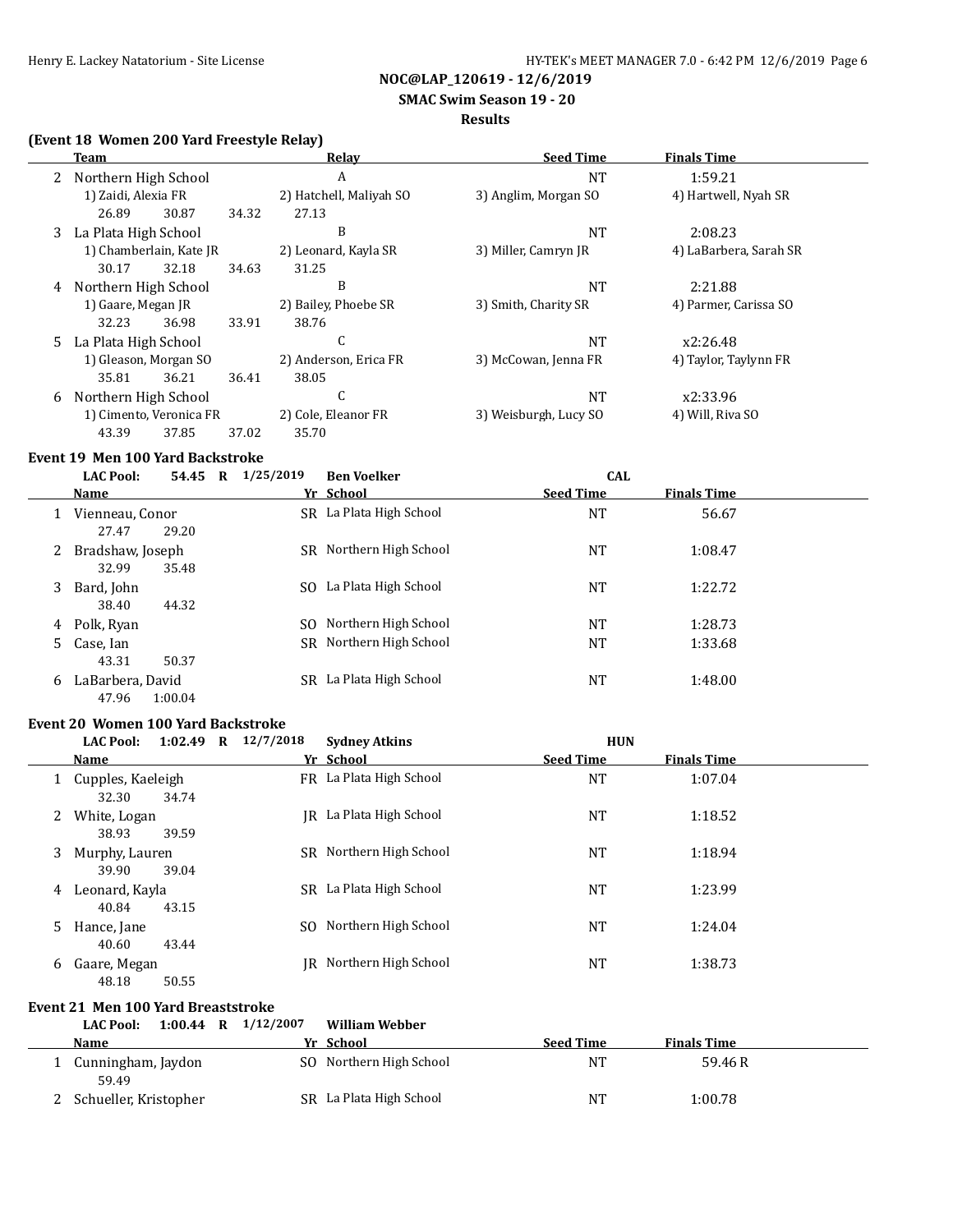**SMAC Swim Season 19 - 20**

#### **Results**

#### **(Event 21 Men 100 Yard Breaststroke)**

|              | Name                               | Yr School               | <b>Seed Time</b> | <b>Finals Time</b> |
|--------------|------------------------------------|-------------------------|------------------|--------------------|
| 3            | Thompkins, Dylan<br>37.54<br>41.95 | SO La Plata High School | NT               | 1:19.49            |
| 4            | Heim, Casey<br>39.97<br>44.30      | SR Northern High School | <b>NT</b>        | 1:24.27            |
|              | 5 Wright, Hudson<br>45.96<br>39.15 | IR La Plata High School | <b>NT</b>        | 1:25.11            |
| <sub>b</sub> | Kratt, Brendan<br>42.48<br>54.34   | FR Northern High School | NT               | 1:36.82            |

#### **Event 22 Women 100 Yard Breaststroke**

|   | $1:09.49$ R<br><b>LAC Pool:</b>                    | 12/7/2018 | Olivia Frick            | <b>HUN</b>       |                    |  |
|---|----------------------------------------------------|-----------|-------------------------|------------------|--------------------|--|
|   | <b>Name</b>                                        |           | Yr School               | <b>Seed Time</b> | <b>Finals Time</b> |  |
| 1 | Zaidi, Alexia                                      | FR        | Northern High School    | <b>NT</b>        | 1:10.79            |  |
| 2 | 33.72<br>37.07<br>Zelesak, Megan<br>37.07<br>42.33 | SO.       | La Plata High School    | <b>NT</b>        | 1:19.40            |  |
| 3 | Miller, Camryn<br>41.24<br>45.13                   | IR        | La Plata High School    | <b>NT</b>        | 1:26.37            |  |
| 4 | Chamberlain, Kate<br>40.14<br>47.34                |           | IR La Plata High School | <b>NT</b>        | 1:27.48            |  |
| 5 | Russo, Isabella<br>53.43<br>46.45                  |           | SR Northern High School | <b>NT</b>        | 1:39.88            |  |
| 6 | Nestor, Caroline<br>50.00<br>1:04.11               | FR.       | Northern High School    | <b>NT</b>        | 1:54.11            |  |

#### **Event 23 Men 400 Yard Freestyle Relay**

 $\overline{a}$ 

**LAC Pool: 3:31.77 R 12/10/2014 Leonardtown High School**

**A Bacon, D Pinno, J Lawrence, C Race**

| Team                 |                        |                    |                          | Relay |                       |                  | <b>Seed Time</b>           | <b>Finals Time</b>    |  |
|----------------------|------------------------|--------------------|--------------------------|-------|-----------------------|------------------|----------------------------|-----------------------|--|
| La Plata High School |                        |                    | A                        |       |                       |                  | <b>NT</b>                  | 4:14.10               |  |
| 1) Wright, Hudson JR |                        |                    | 2) Grange, Samuel JR     |       |                       | 3) Kang, Luke SO |                            | 4) Romero, Matthew JR |  |
| 32.05                | 1:07.84                | 29.73              | 1:03.50                  | 27.51 | 59.71                 | 29.35            | 1:03.05                    |                       |  |
| Northern High School |                        |                    | A                        |       |                       |                  | <b>NT</b>                  | 4:31.64               |  |
| 1) Hunt, Ethan SR    |                        | 2) Sanders, AJ JR  |                          |       | 3) Heim, Casey SR     |                  | 4) Hubbard, Samuel SO      |                       |  |
| 29.90                | 1:05.12                | 30.86              | 1:07.09                  | 34.63 | 1:15.91               | 30.46            | 1:03.52                    |                       |  |
| Northern High School |                        | B                  |                          |       |                       |                  | <b>NT</b>                  | 5:16.56               |  |
| 1) Case, Ian SR      |                        |                    | 2) Marquis, Alexander SR |       |                       | 3) Polk, Ryan SO |                            | 4) Hurley, Jake SR    |  |
|                      | 1:27.06                | 34.27              | 1:16.45                  | 36.21 | 1:17.76               | 35.21            | 1:15.29                    |                       |  |
| La Plata High School |                        | B                  |                          |       |                       | <b>NT</b>        | 5:43.35                    |                       |  |
|                      | 1) LaBarbera, David SR | 2) Taylor, Todd FR |                          |       | 3) Valentine, Eric SO |                  | 4) Vigneault, Alexander FR |                       |  |
| 41.24                | 1:43.70                | 30.15              | 1:13.35                  | 30.61 | 1:10.98               | 1:35.32          |                            |                       |  |

#### **Event 24 Women 400 Yard Freestyle Relay**

**LAC Pool: 3:50.48 R 1/3/2018 Leonardtown High School LEO N Ray, K Ng, S Hotz, H Newton**

|  | $\mathbf{R}$ $\mathbf{R}$ $\mathbf{R}$ $\mathbf{R}$ $\mathbf{R}$ $\mathbf{R}$ $\mathbf{R}$ $\mathbf{R}$ $\mathbf{R}$ $\mathbf{R}$ $\mathbf{R}$ $\mathbf{R}$ $\mathbf{R}$ $\mathbf{R}$ |         |       |                      |       |                  |                         |                    |                       |  |  |  |  |
|--|---------------------------------------------------------------------------------------------------------------------------------------------------------------------------------------|---------|-------|----------------------|-------|------------------|-------------------------|--------------------|-----------------------|--|--|--|--|
|  | <b>Team</b>                                                                                                                                                                           |         | Relav |                      |       | <b>Seed Time</b> |                         | <b>Finals Time</b> |                       |  |  |  |  |
|  | La Plata High School                                                                                                                                                                  |         |       | A                    |       |                  | NT                      |                    | 4:25.98               |  |  |  |  |
|  | 1) Thompson, Morgan JR                                                                                                                                                                |         |       | 2) Zelesak, Megan SO |       |                  | 3) Chamberlain, Kate JR |                    | 4) White, Logan JR    |  |  |  |  |
|  | 29.81                                                                                                                                                                                 | 1:01.58 | 16.34 | 1:05.29              | 33.63 | 1:13.15          | 31.40                   | 1:05.96            |                       |  |  |  |  |
|  | Northern High School<br>1) Murphy, Lauren SR                                                                                                                                          |         |       | А                    |       |                  |                         | NΤ                 | 4:57.04               |  |  |  |  |
|  |                                                                                                                                                                                       |         |       | 2) Gaare, Megan JR   |       |                  | 3) Hance, Jane SO       |                    | 4) Nguyen, Abigail SR |  |  |  |  |
|  | 36.11                                                                                                                                                                                 | 1:15.04 | 36.47 | 1:15.34              | 33.70 | 1:12.67          | 34.88                   | 1:13.99            |                       |  |  |  |  |